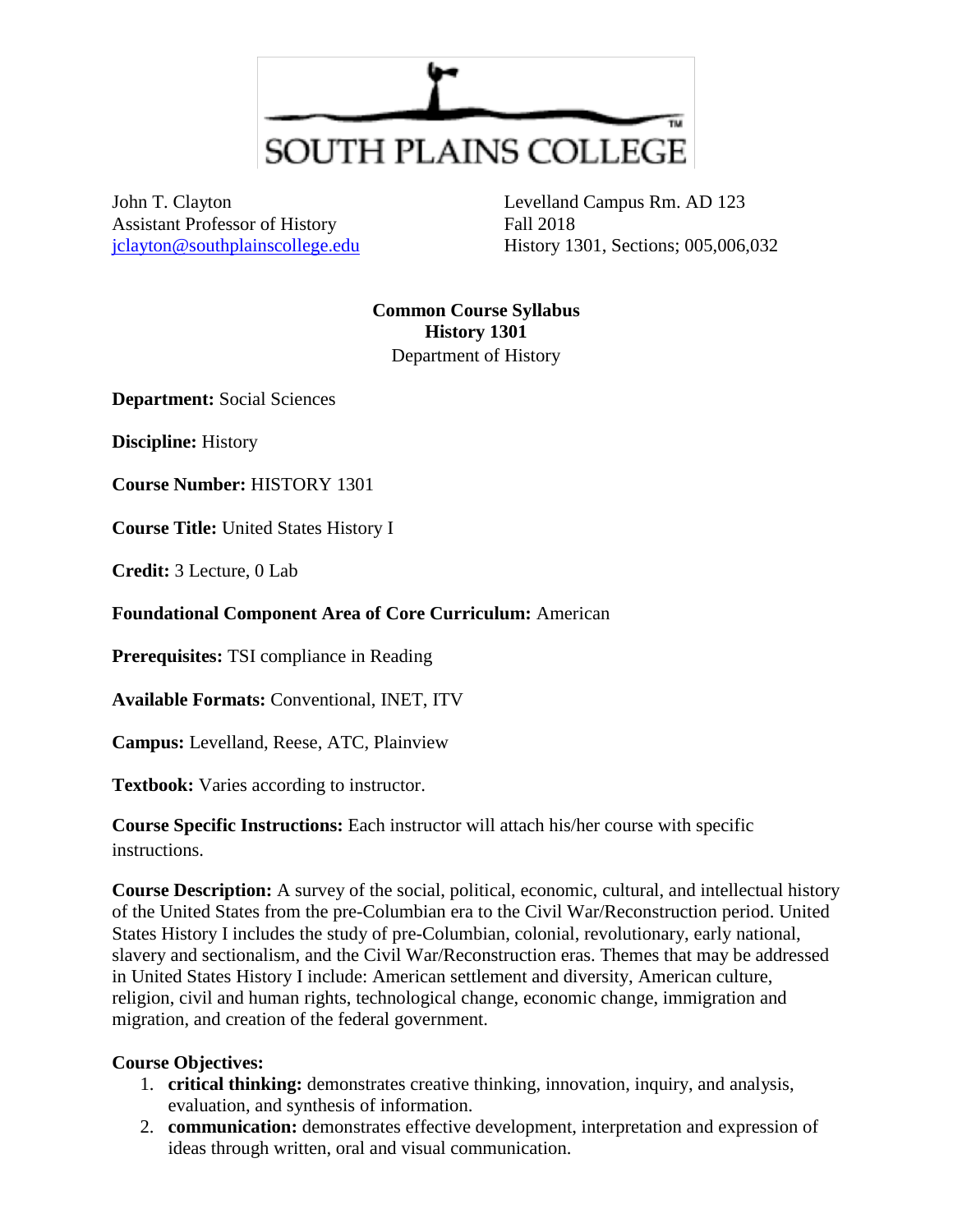- 3. **social responsibility:** demonstrates intercultural competence, knowledge of civic responsibility, and the ability to engage effectively in regional, national, and global communities.
- 4. **personal responsibility:** demonstrates the ability to connect choices, actions, and consequences to ethical decision-making.

**Course Purpose:** To acquaint students with the diversity of American history and to promote critical thinking in interrelating the past to the present. Fundamentally, the course promotes general understanding of a body of knowledge any student know.

**Course Requirements:** To maximize a student's potential to complete this course, he/she should attend all class meetings, complete all homework assignments and examinations in a timely manner, and complete all other projects or papers as assigned in the instructor's specific instructions.

**Course Evaluation:** See the instructor's course information sheet for specific items used in evaluating student performance.

**Attendance Policy:** Whenever absences become excessive and in the instructor's opinion, minimum course objectives cannot be met due to absences, the student will be withdrawn from the course. Each instructor will have additional information about attendance on his/her course information sheet.

**Learning Outcomes:** Upon successful completion of this course, students should demonstrate familiarity with the pre-Columbian era to the Civil War/Reconstruction period. This would include the following themes:

- American settlement and diversity
- American culture
- religion
- civil and human rights
- technological change
- economic change
- immigration and migration
- creation of the federal government

**Learning Outcomes:** Upon successful completion of this course, students will:

- Create an argument through the use of historical evidence.
- Analyze and interpret primary and secondary sources.
- Analyze the effects of historical, social, political, economic, cultural, and global forces on this period of United States history.

# **Course Focus**

This Semester we will be studying the history of the United States from its colonial beginnings through the American Civil War and reconstruction. We will learn about important events, people, inventions, and ideas that have shaped our nation and our shared heritage as Americans. We will learn about the sources, nature, and structure of our nation's political system- its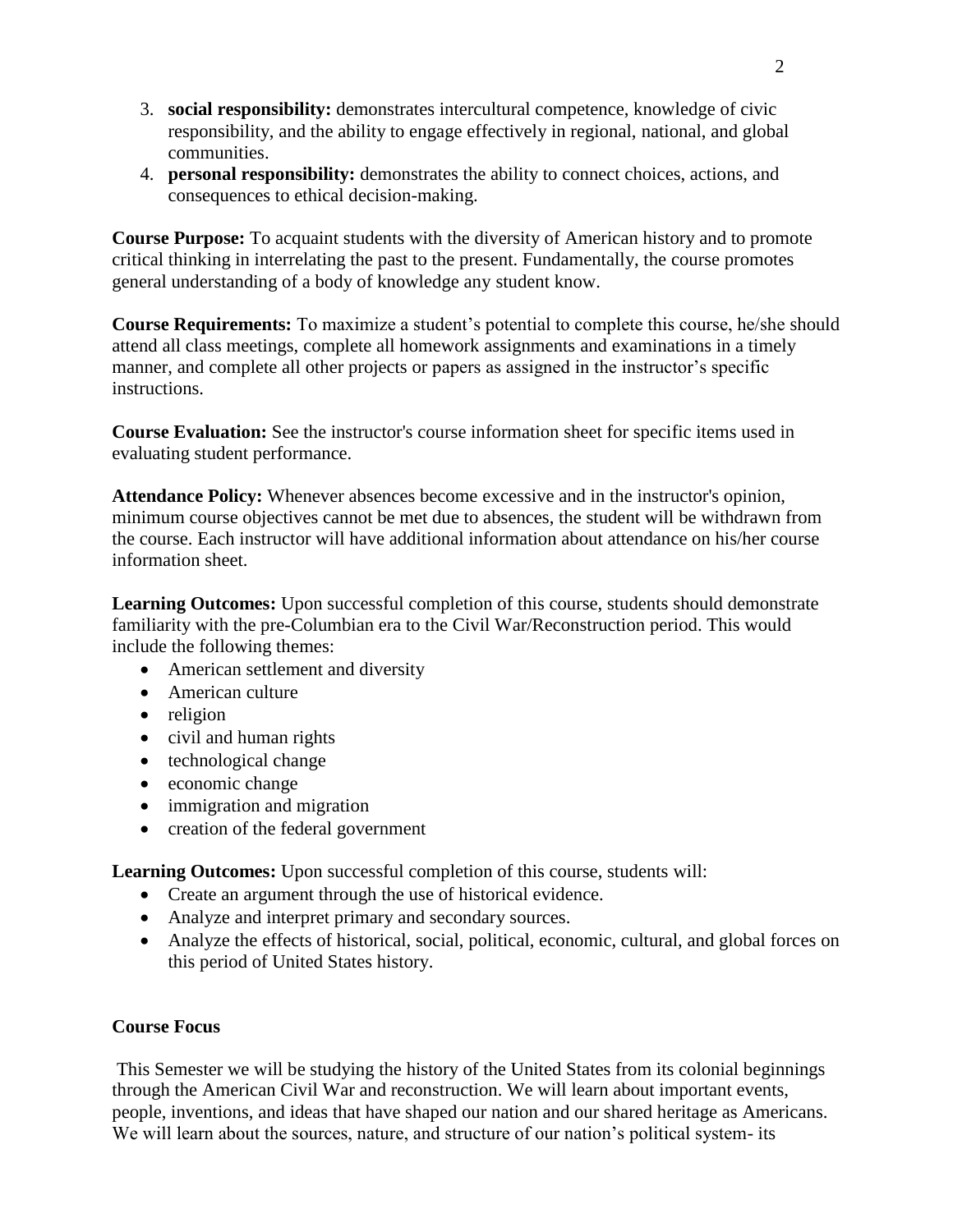constitutional foundations, and its institutional practices. We will learn about the geography of the United States, and how that geography has influenced the development of the nation and its people. We will study the economic, social, and cultural practices of the United States, and will learn about the origins of those practices. We will also learn to use the variety of tools and methods utilized by historians to study history.

## **Textbook, Materials, and Readings**

The required text for this course is Globalyceum American History. Go to: https://www.globalyceum.com/, register, and subscribe for this course with the Unique Section Number which will be provided on the first day of class. (This number is case sensitive. You can also purchase a print copy of the essays, or text chapters, for \$15.00 on the site.

## **Technology Requirements**

Access to the internet will be required. You are expected to know how to use a computer, the internet, and online systems. I will not be teaching you how to use technology. Consult the college's technical support desk and website for advice on how to get ready to take an online class.

## **Lecture Topics**

The following general lecture topics will be covered in this class; Please have all text readings completed before the Friday of the FIRST week they are assigned.

Week 1-2 (08/27-09/07) - Course introduction and expectations, Europe and the Americas, 1450-1607

Week 3-4 (09/10-09/21) - Colonial America, 1607-1750

Week 5-6 (09/24-10/05) - The American Revolution and Constitution, 1750-1790

Week 7-8 (10/08-10/19) – The Early American Republic, 1790-1815

Week 9-10 (10/22-11/02) - The North, 1815-1860

Week 11-12 (11/05-11/16) - The West, 1815-1860

Week 13-14 (11/19-11/30) - The South, 1815-1860

Week 15-16 (12/03-12/13) - Civil War and Reconstruction, 1860-1877

#### **Student Attendance, Contributions and Behavior**

Students must attend class to be successful. **The 5th unexcused absence may result in being dropped with an X. Online students who fail to submit, on time work for 2 consecutive weeks may be dropped for failure to participate in the course.** Students who stop attending a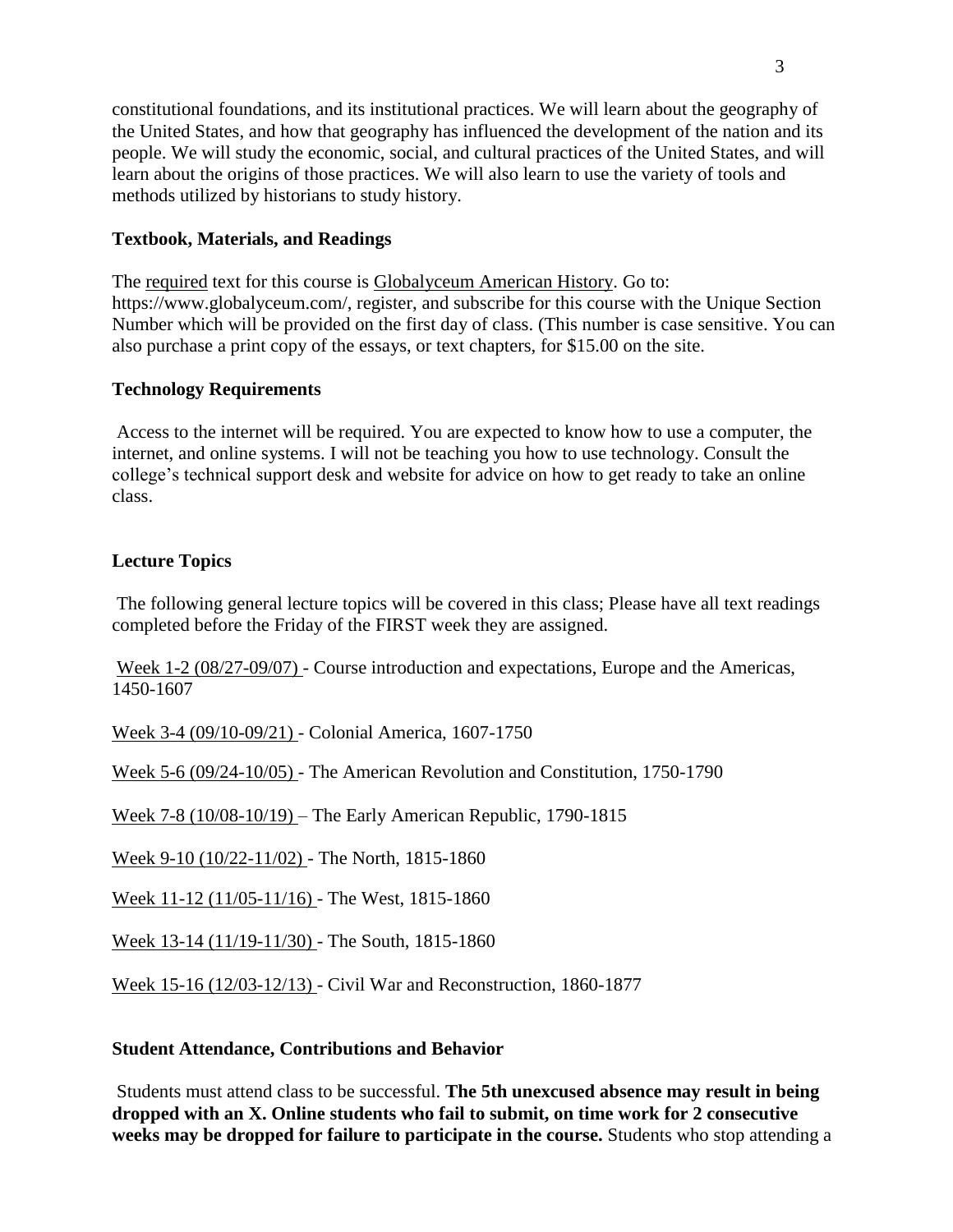class should go through the procedure for dropping a course; otherwise they may be administratively withdrawn for lack of attendance and their record will show an "X" or "F" instead of a "W." It is the student's responsibility to verify administrative drops for excessive absences through MySPC using his or her student online account. If it is determined that a student is awarded financial aid for a class or classes in which the student never attended or participated, the financial aid award will be adjusted in accordance with the classes in which the student did attend/participate and the student will owe any balance resulting from the adjustment.

All Students are required to read their text according to the lecture schedule above. Students should be prepared to contribute to class discussion of the lecture topics. Exams will be based on both lecture and discussion of the text, and students should maintain careful notes in order to prepare for these exams. Students are responsible for all missed reading assignments, notes etc.

Disruptive behavior will not be tolerated. Disruptive behavior includes unrelated reading or doing coursework unrelated to this history course, the unauthorized use of electronic devices, sleeping, talking during lecture, etc. Appropriate remedies will apply, including expulsion from the class, if necessary.

## **Course Grading**

Your grade for this course will be based on:

- 1) Sixteen equally weighted reading quizzes with a potential of 100 points each. Total 1600 potential points
- 2) Eight critical thinking exercises with a potential of 100 points each. Total 800 potential points

The final grade will be determined according to the following table:  $A=2160 + \text{points}$ B=1920-2159 points C=1680-1919 points D=1440-1679 points F=1439 or fewer points

Another way of understanding the grading is that you have 24 equally weighted grades, scored on a 0-100 scale- the average of your grades on a scale of 0-100 will determine your final grade. 90+ is an A, 80-89 a B, 70-79 a C, 60-69 a D, and 59 and lower an F.

No makeup exams will be given, unless arrangements satisfactory to the instructor are made at least three days prior to the exam date. An exception can be made if a verifiable emergency prevents a student from taking the exam at the assigned time and date.

#### **Americans with Disabilities Act (ADA) Statement**

Levelland Campus –

Students with disabilities, including but not limited to physical, psychiatric, or learning disabilities, who wish to request accommodations in this class should notify the Disability Services Office early in the semester so that the appropriate arrangements may be made. In accordance with federal law, a student requesting accommodations must provide acceptable